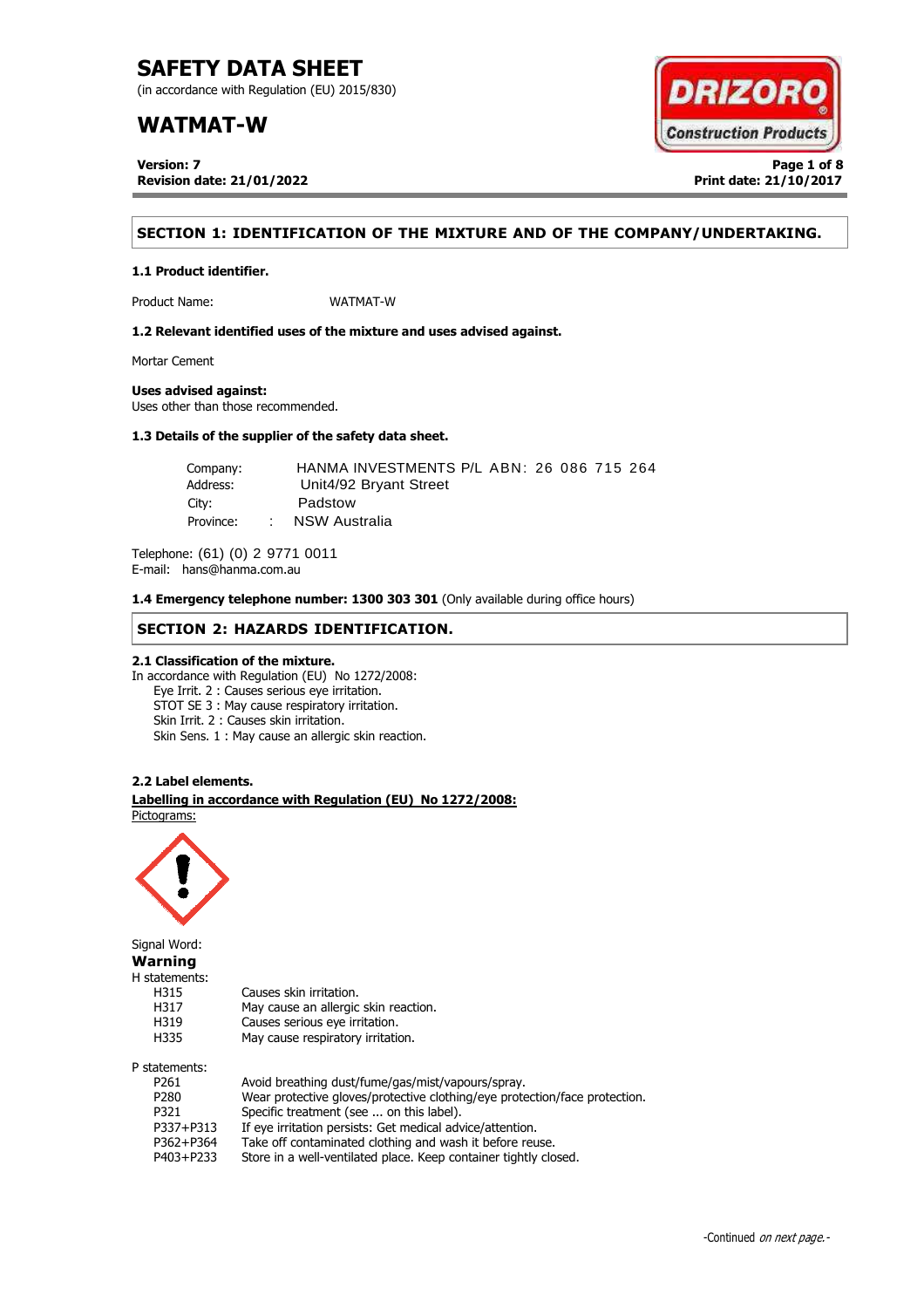(in accordance with Regulation (EU) 2015/830)

## **WATMAT-W**



**Version: 7 Page 2 of 8 Revision date: 21/01/2022 Print date: 21/10/2017**

P501 Dispose of contents/container to ...

### Contains:

Cement, portland, chemicals

#### **2.3 Other hazards.**

In normal use conditions and in its original form, the product itself does not involve any other risk for health and the environment.

## **SECTION 3: COMPOSITION/INFORMATION ON INGREDIENTS.**

#### **3.1 Substances.**

Not Applicable.

#### **3.2 Mixtures.**

Substances posing a danger to health or the environment in accordance with the Regulation (EC) No. 1272/2008, assigned a Community exposure limit in the workplace, and classified as PBT/vPvB or included in the Candidate List:

|                                        |                             |             | (*)Classification - Regulation (EC)<br>No 1272/2008                                                          |                                    |
|----------------------------------------|-----------------------------|-------------|--------------------------------------------------------------------------------------------------------------|------------------------------------|
| <b>Identifiers</b>                     | <b>Name</b>                 | Concentrate | <b>Classification</b>                                                                                        | specific<br>concentration<br>limit |
| CAS No: 65997-15-1<br>EC No: 266-043-4 | Cement, portland, chemicals | $20 - 50 %$ | Eye Irrit. 2,<br><b>H319 - STOT</b><br>SE 3, H335 -<br>Skin Irrit. 2,<br><b>H315 - Skin</b><br>Sens. 1, H317 |                                    |

(\*)The complete text of the H phrases is given in section 16 of this Safety Data Sheet.

## **SECTION 4: FIRST AID MEASURES.**

IRRITANT PREPARATION. Its repeated or prolonged contact with the skin or mucous membranes can cause irritant symptoms such as reddening of the skin, blisters, or dermatitis. Some of the symptoms may not be immediate. They can cause allergic reactions on the skin.

### **4.1 Description of first aid measures.**

In case of doubt or when symptoms of feeling unwell persist, get medical attention. Never administer anything orally to persons who are unconscious.

### **Inhalation.**

Take the victim into open air; keep them warm and calm. If breathing is irregular or stops, perform artificial respiration. Do not administer anything orally. If unconscious, place them in a suitable position and seek medical assistance.

### **Eye contact**.

If wearing contact lenses, remove them. Wash eyes with plenty of clean and cool water for at least 10 minutes while pulling eyelids up, and seek medical assistance.

### **Skin contact.**

Remove contaminated clothing. Wash skin vigorously with water and soap or a suitable skin cleaner. **NEVER** use solvents or thinners.

### **Ingestion.**

If accidentally ingested, seek immediate medical attention. Keep calm. **NEVER** induce vomiting.

## **4.2 Most important symptoms and effects, both acute and delayed.**

Irritant Product, repeated or prolonged contact with skin or mucous membranes can cause redness, blisters or dermatitis, inhalation of spray mist or particles in suspension may cause irritation of the respiratory tract, some symptoms may not be immediate. Can cause allergic reactions.

## **4.3 Indication of any immediate medical attention and special treatment needed.**

In case of doubt or when symptoms of feeling unwell persist, get medical attention. Never administer anything orally to persons who are unconscious.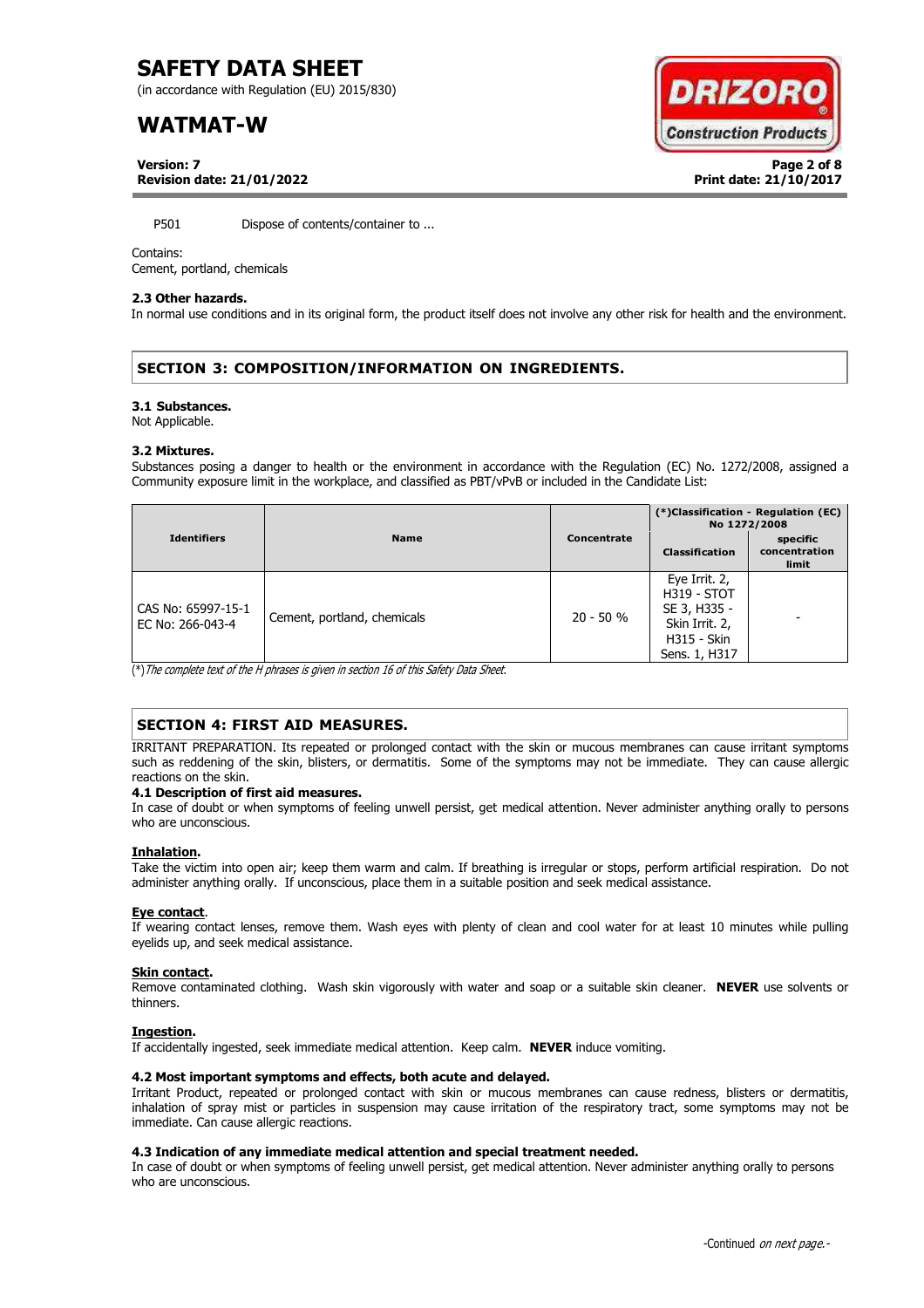(in accordance with Regulation (EU) 2015/830)

## **WATMAT-W**

**Version: 7 Page 3 of 8 Revision date: 21/01/2022 Print date: 21/10/2017**



## **SECTION 5: FIREFIGHTING MEASURES.**

The product does not present any particular risk in case of fire.

### **5.1 Extinguishing media.**

### **Recommended extinguishing methods.**

Extinguisher powder or CO<sub>2</sub>. In case of more serious fires, also alcohol-resistant foam and water spray. Do not use a direct stream of water to extinguish.

#### **5.2 Special hazards arising from the mixture. Special risks.**

Fire can cause thick, black smoke. As a result of thermal decomposition, dangerous products can form: carbon monoxide, carbon dioxide. Exposure to combustion or decomposition products can be harmful to your health.

### **5.3 Advice for firefighters.**

Use water to cool tanks, cisterns, or containers close to the heat source or fire. Take wind direction into account. Prevent the products used to fight the fire from going into drains, sewers, or waterways.

### **Fire protection equipment.**

According to the size of the fire, it may be necessary to use protective suits against the heat, individual breathing equipment, gloves, protective goggles or facemasks, and gloves.

## **SECTION 6: ACCIDENTAL RELEASE MEASURES.**

## **6.1 Personal precautions, protective equipment and emergency procedures.**

For exposure control and individual protection measures, see section 8.

## **6.2 Environmental precautions.**

Prevent the contamination of drains, surface or subterranean waters, and the ground.

## **6.3 Methods and material for containment and cleaning up.**

The contaminated area should be immediately cleaned with an appropriate de-contaminator. Pour the decontaminator on the remains in an opened container and let it act various days until no further reaction is produced.

### **6.4 Reference to other sections.**

For exposure control and individual protection measures, see section 8.

For later elimination of waste, follow the recommendations under section 13.

## **SECTION 7: HANDLING AND STORAGE.**

### **7.1 Precautions for safe handling.**

For personal protection, see section 8. Never use pressure to empty the containers. They are not pressure-resistant containers. In the application area, smoking, eating, and drinking must be prohibited.

Follow legislation on occupational health and safety.

Keep the product in containers made of a material identical to the original.

## **7.2 Conditions for safe storage, including any incompatibilities.**

Store according to local legislation. Observe indications on the label. Store the containers between 5 and 35° C, in a dry and well-ventilated place, far from sources of heat and direct solar light. Keep far away from ignition points. Keep away from oxidising agents and from highly acidic or alkaline materials. Do not smoke. Prevent the entry of non-authorised persons. Once the containers are open, they must be carefully closed and placed vertically to prevent spills.

The product is not affected by Directive 2012/18/EU (SEVESO III).

**7.3 Specific end use(s).**

Not available.

## **SECTION 8: EXPOSURE CONTROLS/PERSONAL PROTECTION.**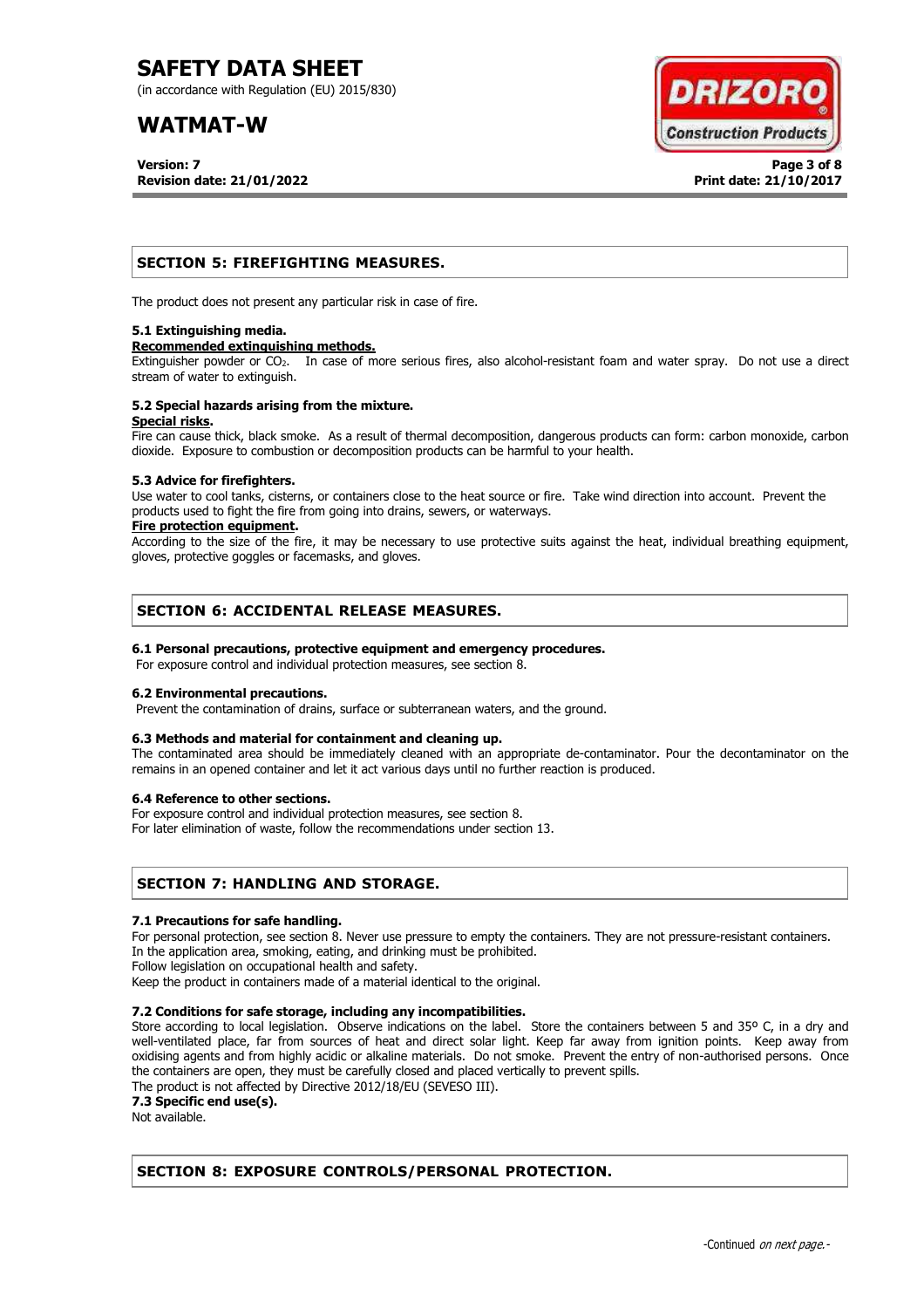(in accordance with Regulation (EU) 2015/830)

## **WATMAT-W**

**Version:76 Page 4 of 8 Revision date: 21/01/2022 Print date: 21/10/2017**



## **8.1 Control parameters.**

The product does NOT contain substances with Professional Exposure Environmental Limit Values.The product does NOT contain substances with Biological Limit Values.

## **8.2 Exposure controls.**

## **Measures of a technical nature:**

Provide adequate ventilation, which can be achieved by using good local exhaust-ventilation and a good general exhaust system.

| <b>Concentration:</b>        | <b>100 %</b>                                                                                                                                                                                                                                                                                                        |  |  |  |  |  |  |
|------------------------------|---------------------------------------------------------------------------------------------------------------------------------------------------------------------------------------------------------------------------------------------------------------------------------------------------------------------|--|--|--|--|--|--|
| Uses:                        | <b>Mortar Cement</b>                                                                                                                                                                                                                                                                                                |  |  |  |  |  |  |
| <b>Breathing protection:</b> |                                                                                                                                                                                                                                                                                                                     |  |  |  |  |  |  |
| PPE:                         | Filter mask for protection against gases and particles.                                                                                                                                                                                                                                                             |  |  |  |  |  |  |
| Characteristics:             | «CE» marking, category III. The mask must have a wide field of vision and an<br>anatomically designed form in order to be sealed and watertight.                                                                                                                                                                    |  |  |  |  |  |  |
| CEN standards:               | EN 136, EN 140, EN 405                                                                                                                                                                                                                                                                                              |  |  |  |  |  |  |
| Maintenance:                 | Should not be stored in places exposed to high temperatures and damp environments before use. Special<br>attention should be paid to the state of the inhalation and exhalation valves in the face adaptor.<br>Read carefully the manufacturer's instructions regarding the equipment's use and maintenance. Attach |  |  |  |  |  |  |
| Observations:                | the necessary filters to the equipment according to the specific nature of the risk (Particles and aerosols:<br>P1-P2-P3, Gases and vapours: A-B-E-K-AX), changing them as advised by the manufacturer.                                                                                                             |  |  |  |  |  |  |
| Filter Type needed:          | A2                                                                                                                                                                                                                                                                                                                  |  |  |  |  |  |  |
| <b>Hand protection:</b>      |                                                                                                                                                                                                                                                                                                                     |  |  |  |  |  |  |
| PPE:<br>Characteristics:     | Protective gloves against chemicals.<br>«CE» marking, category III.                                                                                                                                                                                                                                                 |  |  |  |  |  |  |
| CEN standards:               | EN 374-1, En 374-2, EN 374-3, EN 420                                                                                                                                                                                                                                                                                |  |  |  |  |  |  |
| Maintenance:                 | Keep in a dry place, away from any sources of heat, and avoid exposure to sunlight as much as possible.<br>Do not make any changes to the gloves that may alter their resistance, or apply paints, solvents or<br>adhesives.                                                                                        |  |  |  |  |  |  |
| Observations:                | Gloves should be of the appropriate size and fit the user's hand well, not being too loose or too tight.<br>Always use with clean, dry hands.                                                                                                                                                                       |  |  |  |  |  |  |
| Material:                    | Breakthrough time<br>Material thickness<br>PVC (polyvinyl chloride)<br>>480<br>0,35<br>(min.):<br>$(mm)$ :                                                                                                                                                                                                          |  |  |  |  |  |  |
| Eye protection:              |                                                                                                                                                                                                                                                                                                                     |  |  |  |  |  |  |
| PPF:                         | Face shield.                                                                                                                                                                                                                                                                                                        |  |  |  |  |  |  |
| Characteristics:             | «CE» marking, category II. Face and eye protector against splashing liquid.                                                                                                                                                                                                                                         |  |  |  |  |  |  |
| CEN standards:               | EN 165, EN 166, EN 167, EN 168                                                                                                                                                                                                                                                                                      |  |  |  |  |  |  |
| Maintenance:                 | Visibility through lenses should be ideal. Therefore, these parts should be cleaned daily. Protectors should<br>be disinfected periodically following the manufacturer's instructions. Make sure that mobile parts move<br>smoothly.                                                                                |  |  |  |  |  |  |
| Observations:                | Face shields should offer a field of vision with a dimension in the central line of, at least, 150 mm<br>vertically once attached to the frame.                                                                                                                                                                     |  |  |  |  |  |  |
| <b>Skin protection:</b>      |                                                                                                                                                                                                                                                                                                                     |  |  |  |  |  |  |
| PPE:                         | Anti-static protective clothing.                                                                                                                                                                                                                                                                                    |  |  |  |  |  |  |
| Characteristics:             | «CE» marking, category II. Protective clothing should not be too tight or loose in<br>order not to obstruct the user's movements.                                                                                                                                                                                   |  |  |  |  |  |  |
| CEN standards:               | EN 340, EN 1149-1, EN 1149-2, EN 1149-3, EN 1149-5                                                                                                                                                                                                                                                                  |  |  |  |  |  |  |
| Maintenance:                 | In order to guarantee uniform protection, follow the washing and maintenance instructions provided by<br>the manufacturer.                                                                                                                                                                                          |  |  |  |  |  |  |
| Observations:                | The protective clothing should offer a level of comfort in line with the level of protection provided in<br>terms of the hazard against which it protects, bearing in mind environmental conditions, the user's level<br>of activity and the expected time of use.                                                  |  |  |  |  |  |  |
| PPE:<br>Characteristics:     | Anti-static safety footwear.<br>«CE» marking, category II.                                                                                                                                                                                                                                                          |  |  |  |  |  |  |
| CEN standards:               | EN ISO 13287, EN ISO 20344, EN ISO 20346                                                                                                                                                                                                                                                                            |  |  |  |  |  |  |
| Maintenance:                 | The footwear should be checked regularly                                                                                                                                                                                                                                                                            |  |  |  |  |  |  |
| Observations:                | The level of comfort during use and acceptability are factors that are assessed very differently depending<br>on the user. Therefore, it is advisable to try on different footwear models and, if possible, different<br>widths.                                                                                    |  |  |  |  |  |  |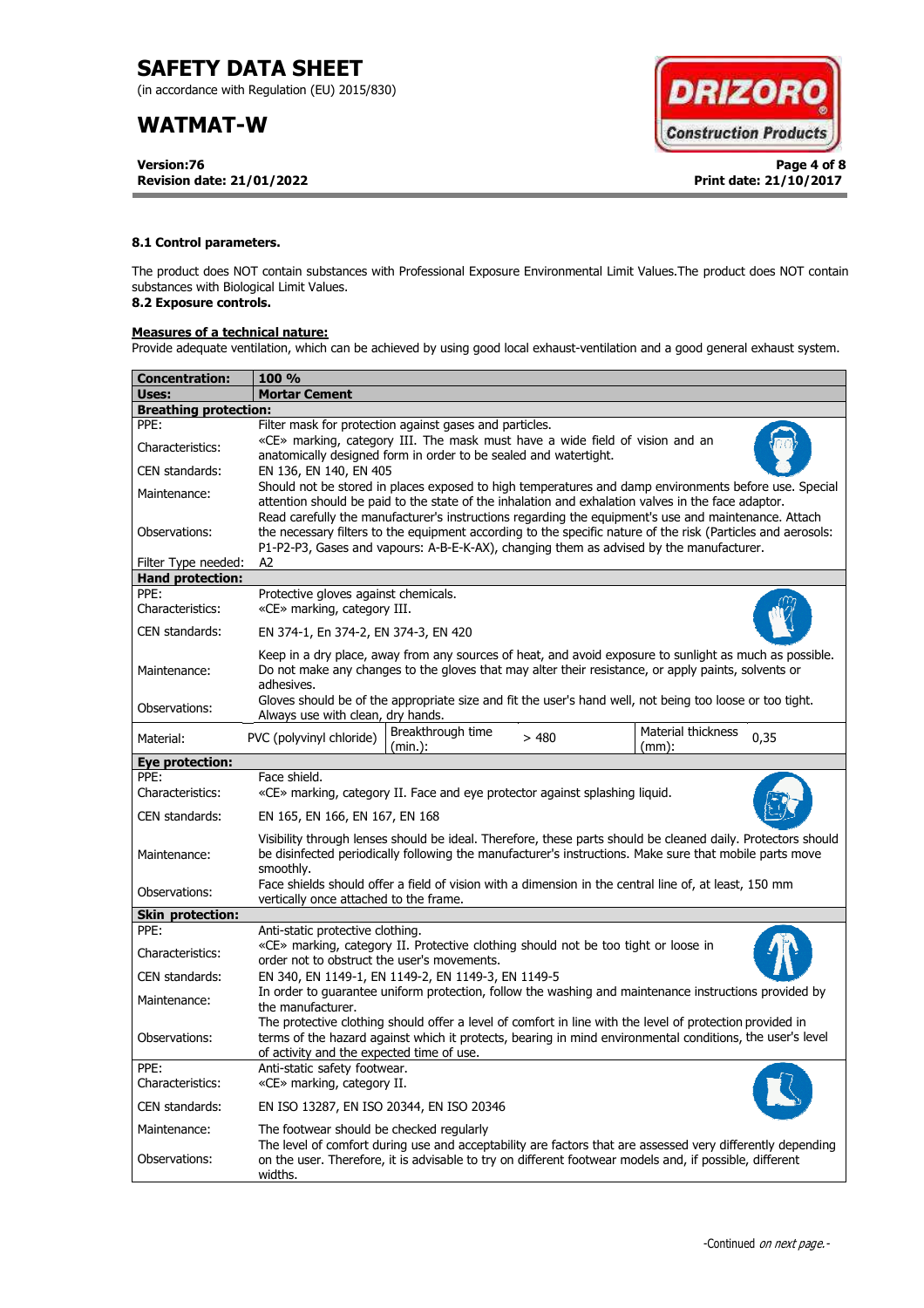(in accordance with Regulation (EU) 2015/830)

## **WATMAT-W**

**Version: 7 Page 5 of 8 Revision date: 21/01/2022 Print date: 21/10/2017**



## **SECTION 9: PHYSICAL AND CHEMICAL PROPERTIES.**

## **9.1 Information on basic physical and chemical properties.**

Appearance:Odourless powder with characteristic colour Colour: N.A./N.A. Odour:N.A./N.A. Odour threshold:N.A./N.A. pH:11 -13.5 Melting point:> 1000 ºC ºC Boiling Point: N.A./N.A. Flash point: N.A./N.A. Evaporation rate: N.A./N.A. Inflammability (solid, gas): N.A./N.A. Lower Explosive Limit: N.A./N.A. Upper Explosive Limit: N.A./N.A. Vapour pressure: N.A./N.A. Vapour density:N.A./N.A. Relative density:  $1.30$  g/cm<sup>3</sup> Solubility:N.A./N.A. Liposolubility: N.A./N.A. Hydrosolubility: En contacto con agua precipita Partition coefficient (n-octanol/water): N.A./N.A. Auto-ignition temperature: N.A./N.A. Decomposition temperature: N.A./N.A. Viscosity: N.A./N.A. Explosive properties: N.A./N.A. Oxidizing properties: N.A./N.A. N.A./N.A.= Not Available/Not Applicable due to the nature of the product

### **9.2 Other information.**

Pour point: N.A./N.A. Blink: N.A./N.A. Kinematic viscosity: N.A./N.A. N.A./N.A.= Not Available/Not Applicable due to the nature of the product

## **SECTION 10: STABILITY AND REACTIVITY.**

### **10.1 Reactivity.**

The product does not present hazards by their reactivity.

## **10.2 Chemical stability.**

Unstable in contact with: - Acids.

## **10.3 Possibility of hazardous reactions.**

Neutralization can occur on contact with acids.

#### **10.4 Conditions to avoid.**

- Avoid contact with acids.

### **10.5 Incompatible materials.**

Avoid the following materials: - Acids.

### **10.6 Hazardous decomposition products.**

Depending on conditions of use, can be generated the following products: - Corrosive vapors or gases.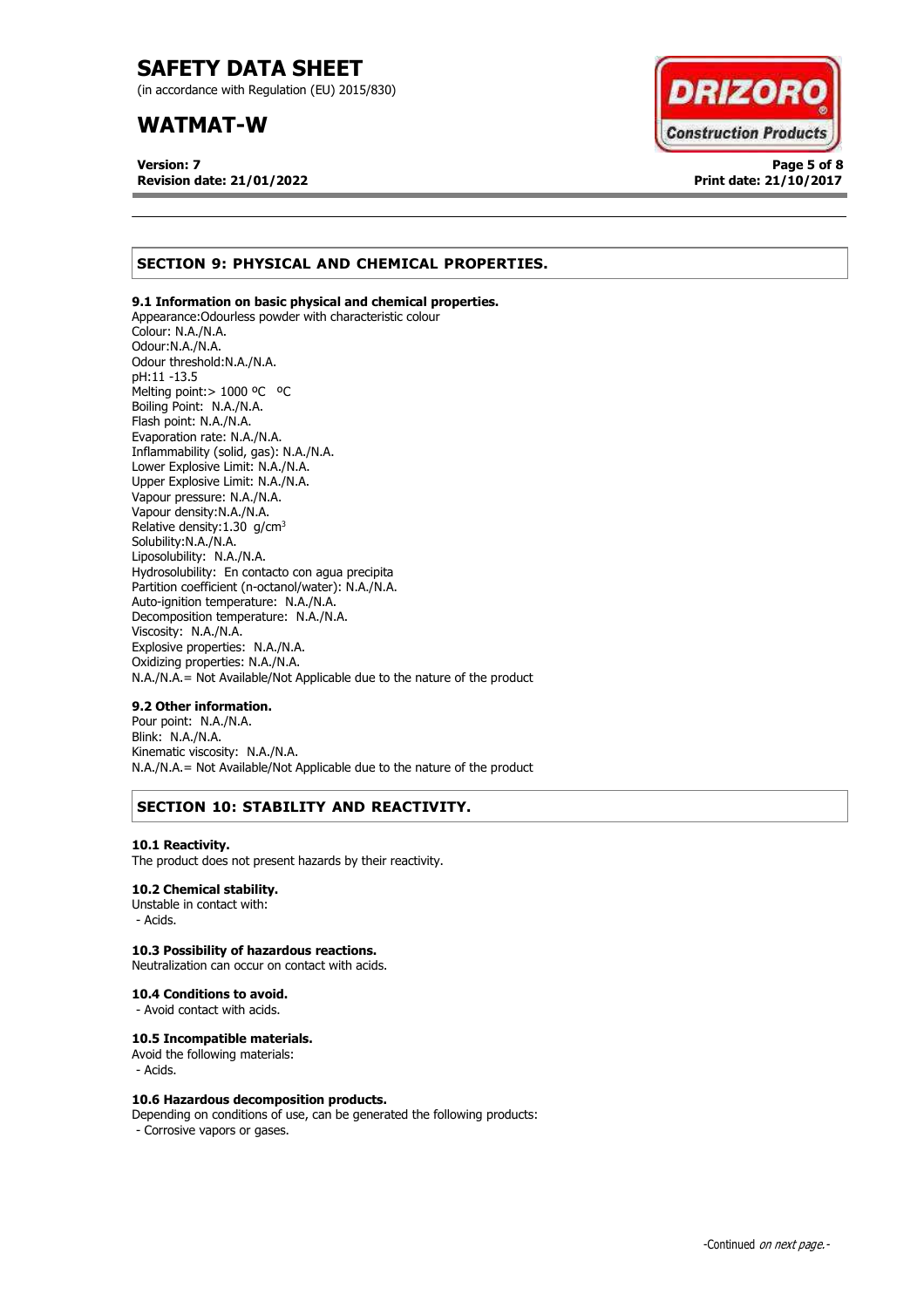(in accordance with Regulation (EU) 2015/830)

## **WATMAT-W**



**Version: 7 Page 6 of 8 Revision date: 21/01/2022 Print date: 21/10/2017**

## **SECTION 11: TOXICOLOGICAL INFORMATION.**

IRRITANT PREPARATION. Splatters in the eyes can cause irritation.

IRRITANT PREPARATION. The inhalation of spray mist or suspended particulates can irritate the respiratory tract. It can also cause serious respiratory difficulties, central nervous system disorders, and in extreme cases, unconsciousness.

IRRITANT PREPARATION. Its repeated or prolonged contact with the skin or mucous membranes can cause irritant symptoms such as reddening of the skin, blisters, or dermatitis. Some of the symptoms may not be immediate. They can cause allergic reactions on the skin.

## **11.1 Information on toxicological effects.**

There are no tested data available on the product. Repeated or prolonged contact with the product can cause the elimination of oil from the skin, giving rise to non-allergic contact dermatitis and absorption of the product through the skin.

Splatters in the eyes can cause irritation and reversible damage.

a) acute toxicity; Not conclusive data for classification.

b) skin corrosion/irritation; Product classified: Skin irritant, Category 2: Causes skin irritation.

c) serious eye damage/irritation; Product classified: Eye irritation, Category 2: Causes serious eye irritation.

d) respiratory or skin sensitisation; Product classified: Skin sensitiser, Category 1: May cause an allergic skin reaction.

e) germ cell mutagenicity; Not conclusive data for classification.

f) carcinogenicity; Not conclusive data for classification.

g) reproductive toxicity; Not conclusive data for classification.

h) STOT-single exposure; Product classified: Specific target organ toxicity following a single exposure, Category 3:

i) STOT-repeated exposure; Not conclusive data for classification.

j) aspiration hazard; Not conclusive data for classification.

## **SECTION 12: ECOLOGICAL INFORMATION.**

### **12.1 Toxicity.**

No information is available regarding the ecotoxicity of the substances present.

### **12.2 Persistence and degradability.**

No information is available about persistence and degradability of the product.

### **12.3 Bioaccumulative potencial.**

No information is available regarding the bioaccumulation of the substances present.

### **12.4 Mobility in soil.**

No information is available about the mobility in soil. The product must not be allowed to go into sewers or waterways. Prevent penetration into the ground.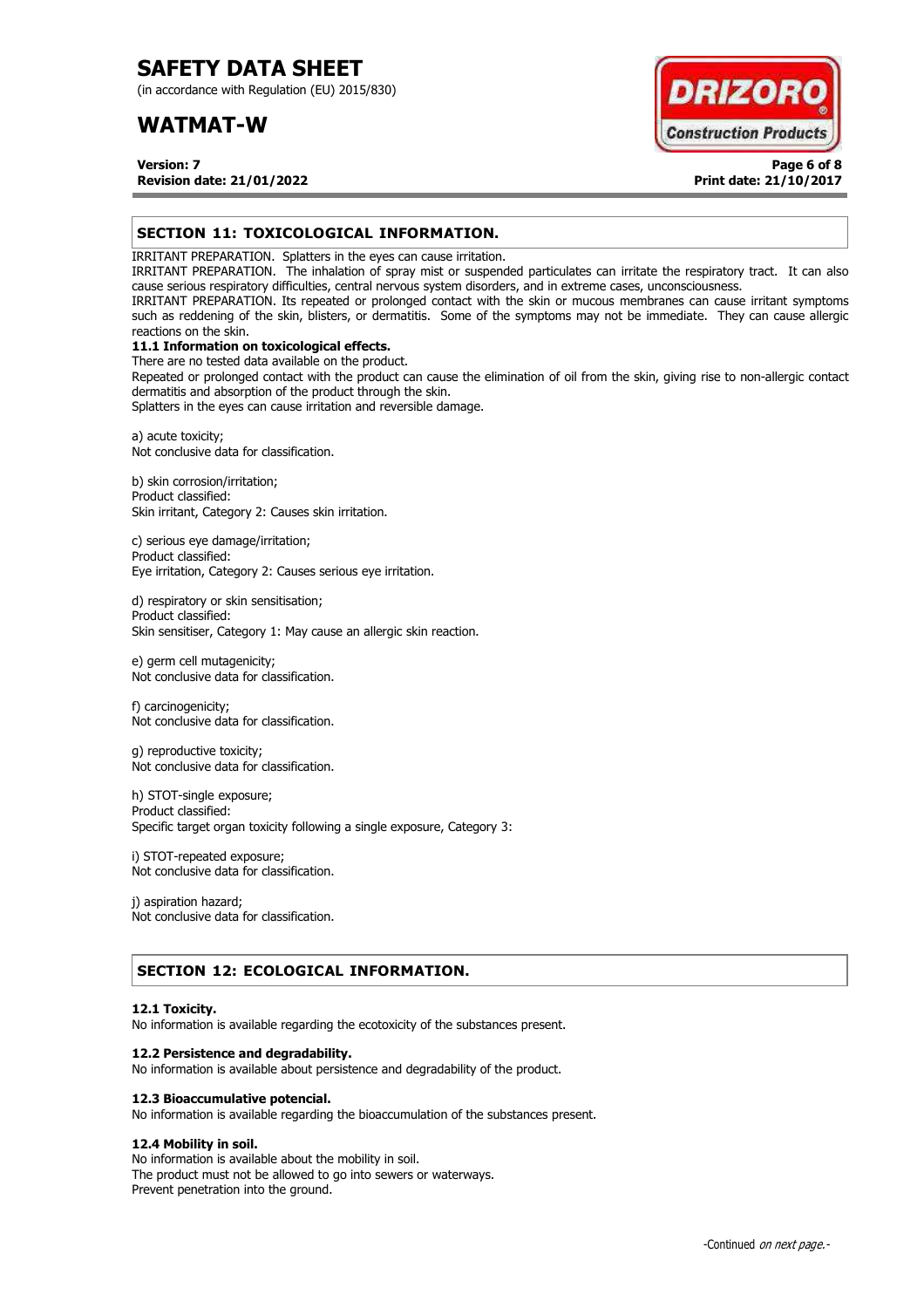(in accordance with Regulation (EU) 2015/830)

## **WATMAT-W**



**Version: 6 Page 7 of 8 Revision date: 21/01/2022 Print date: 21/10/2017**

### **12.5 Results of PBT and vPvB assessment.**

No information is available about the results of PBT and vPvB assessment of the product.

## **12.6 Other adverse effects.**

No information is available about other adverse effects for the environment.

## **SECTION 13 DISPOSAL CONSIDERATIONS.**

#### **13.1 Waste treatment methods.**

Do not dump into sewers or waterways. Waste and empty containers must be handled and eliminated according to current, local/national legislation.

Follow the provisions of Directive 2008/98/EC regarding waste management.

## **SECTION 14: TRANSPORT INFORMATION.**

Transportation is not dangerous. In case of road accident causing the product's spillage, proceed in accordance with point 6. **14.1 UN number.**

Transportation is not dangerous.

### **14.2 UN proper shipping name.**

Description: ADR: Transportation is not dangerous.<br>IMDG: Transportation is not dangerous. Transportation is not dangerous. ICAO: Transportation is not dangerous.

## **14.3 Transport hazard class(es).**

Transportation is not dangerous.

#### **14.4 Packing group.**

Transportation is not dangerous.

### **14.5 Environmental hazards.**

Transportation is not dangerous.

## **14.6 Special precautions for user.**

Transportation is not dangerous.

### **14.7 Transport in bulk according to Annex II of MARPOL and the IBC Code.**

Transportation is not dangerous.

## **SECTION 15: REGULATORY INFORMATION.**

### **15.1 Safety, health and environmental regulations/legislation specific for the mixture.**

The product is not affected by the Regulation (EC) No 1005/2009 of the European Parliament and of the Council of 16 September 2009 on substances that deplete the ozone layer.

Volatile organic compound (VOC) VOC content (p/p): 0 % VOC content: 0 g/l

The product is not affected by Directive 2012/18/EU (SEVESO III).

The product is not affected by Regulation (EU) No 528/2012 concerning the making available on the market and use of biocidal products.

The product is not affected by the procedure established Regulation (EU) No 649/2012, concerning the export and import of dangerous chemicals.